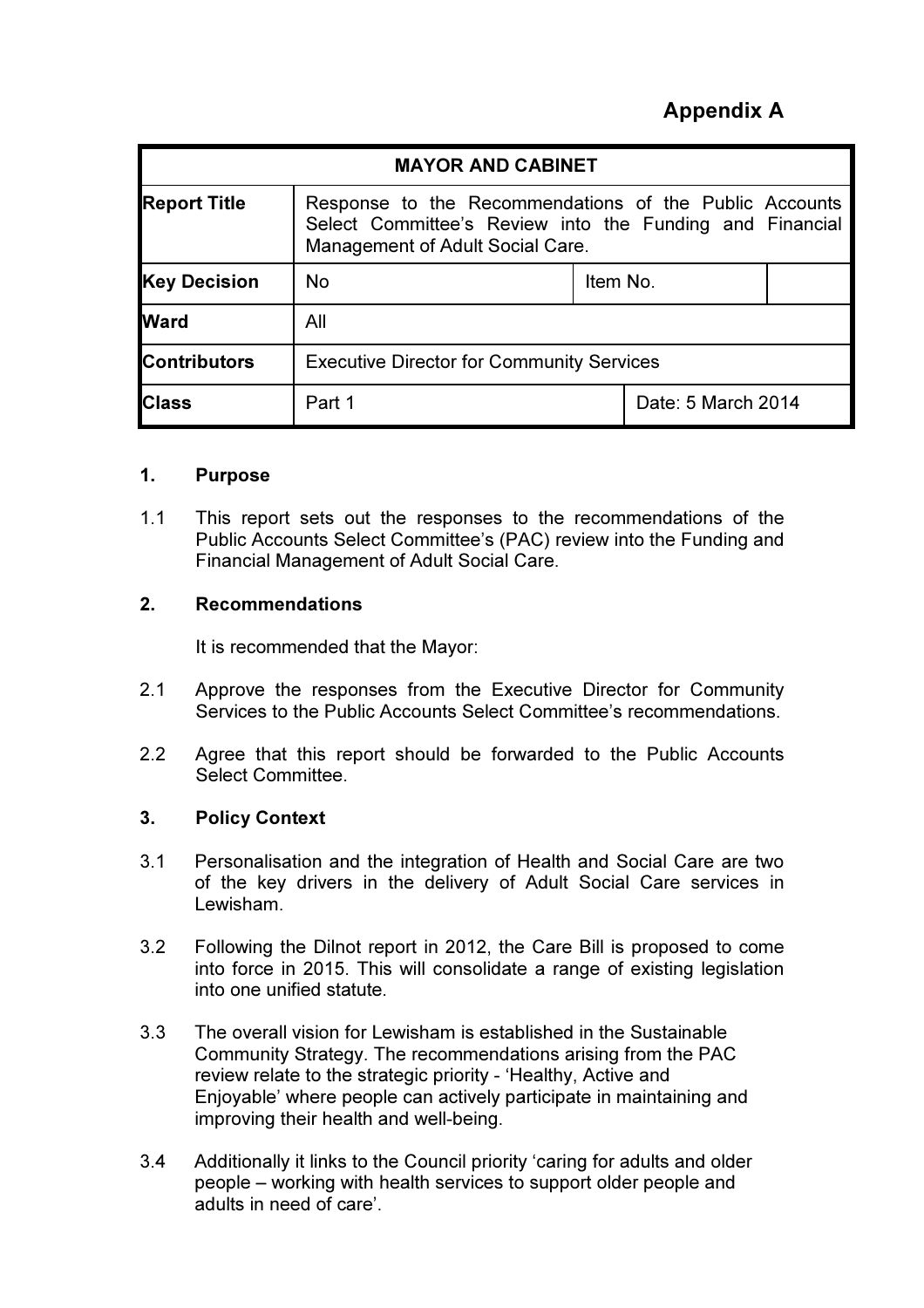#### 4. Background

- 4.1 At its meeting of 17 April 2013, PAC decided as part of its work programme to undertake and in-depth review into the funding and financial management of Adult Social Care.
- 4.2 The Committee held evidence taking sessions in July and September 2013, receiving their final report and making their draft recommendations at their meeting on 11 November 2013.
- 4.3 Following the Select Committee a referral was made to the Mayor and Cabinet on the 18 December 2013. Ten recommendations were made and these are responded to below.
- 4.3 Recommendation 1

The personalisation agenda within Adult Social Care should be further pursued and promoted by the Council as a way of offering services that are more flexible and suited to individual needs, as well as creating savings.

- 4.4 *Adult Social Care has maintained a steady focus on transforming the service delivery model to embed personalisation and improve outcomes for people. It is anticipated that this move from a traditional allocation of services and hourly rates to personal budgets will improve choice and control to people who meet the Council's eligibility criteria as well as secure savings/efficiencies. The reorganisation of the assessment and care management team will ensure that specifically trained staff will manage the administrative aspects of personalised care and support planning which will free up qualified frontline practitioners to work with those people in most need.*
- 4.5 Recommendation 2

The increased use of direct payments for services should be promoted, ensuring that there is effective oversight and monitoring of the direct payment process in place.

- 4.6 *Direct payments are a form of personal budgets. Adult Social Care has recently changed the administrative processes to reduce bureaucracy and improve its ability to monitor the use of payments by establishing an in-house team who have a specific focus on this task. The overall process is more user friendly and is complemented by the support planning process and allocation of resources to ensure choice, control and efficient use of a range of resources.*
- 4.7 Recommendation 3

Local markets supplying Adult Social Care services to those in receipt of direct payments should be further developed, with particular attention paid to supporting local voluntary and community groups that promote social cohesion.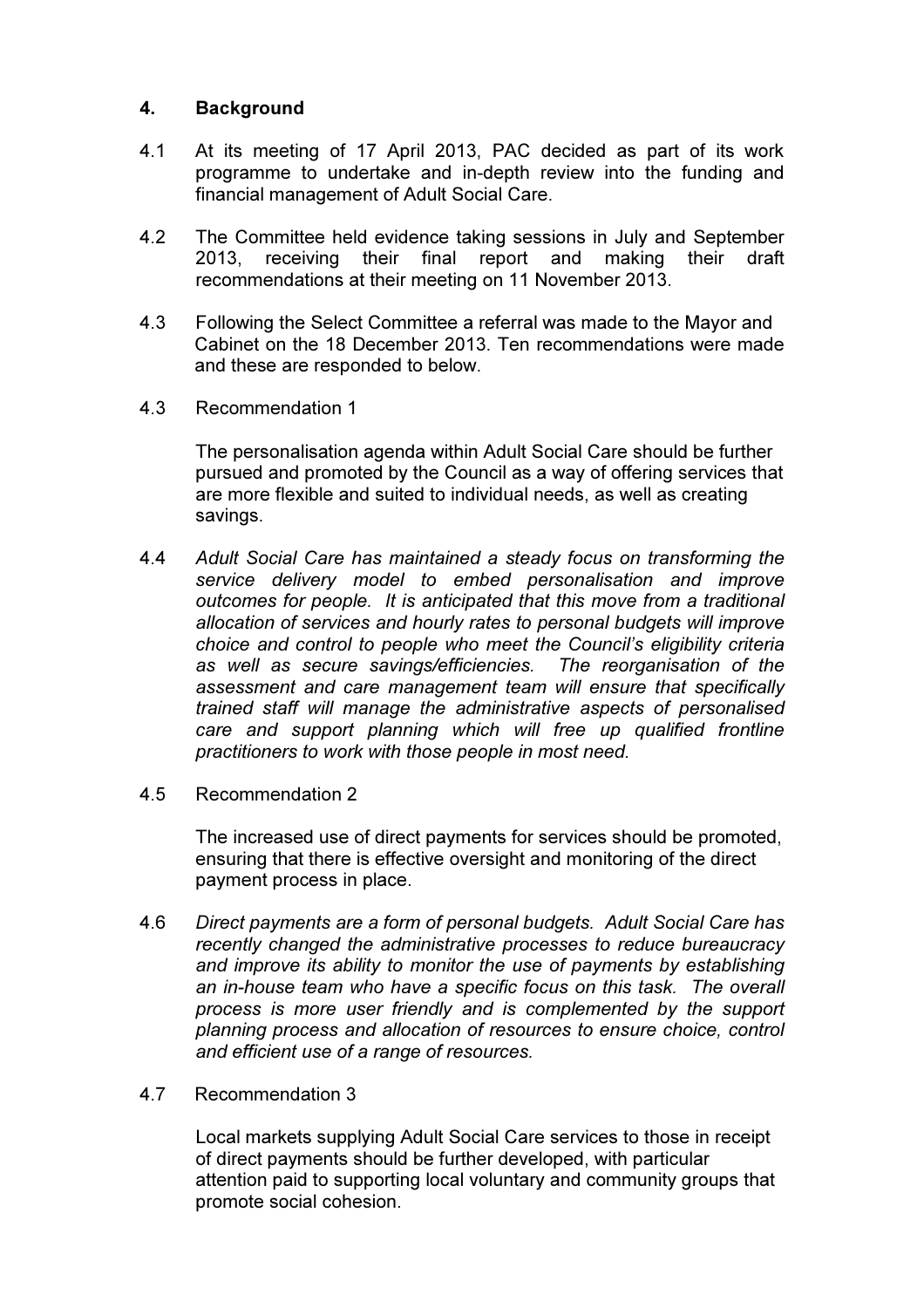- 4.8 *Work is underway to build capacity and develop options that will support individuals within their communities. It is anticipated that greater involvement with the range of services that are being developed within the voluntary sector, and access to community networks across the borough will have a preventative effect by reducing isolation, and support the development of community based enterprise.*
- 4.9 Recommendation 4

The Committee supports the work carried out so far to integrate Adult Social Care with health services. This work should be maintained and further advanced with the new Lewisham and Greenwich NHS Trust, GP Practices and Public Health. Opportunities for further savings should be explored through integrating budgets and creating efficiencies.

- 4.10 *The Government announced their aspiration for health and social care to be integrated by 2018. The Integrated Care Programme has been established in partnership with the CCG, LGHT, GP's and Housing. This work is overseen by the Health and Wellbeing Board.*
- 4.11 Recommendation 5

Knowledge of Adult Social Care and the services it offers should be improved among all areas of the health sector. Promoting and improving signposting to Adult Social Care Services could provide improved longer term health outcomes and increased value for money.

- 4.12 *Improved access to information and advice on the services, activities and opportunities available across the borough to support health and wellbeing at all levels of need, promote independence and reduce the need for ongoing support, is a key workstream within the Adult Integrated Care Programme. This will look at removing duplication, streamlining processes and securing efficiencies across the sector.*
- 4.13 Recommendation 6

An assessment should be carried out of the short-term impact that deferred payments for care introduced under the Care Bill will have upon Council finances and ensure there is adequate provision made for any impact.

4.14 *The government have estimated the national impact of proposed changes to deferred payments and have indicated that matching funding will be available. However, given the lack of detail of the proposals and the difficulty in projecting take-up it isn't yet clear whether the funding will be sufficient locally. In Lewisham, despite our having a fully developed scheme, take up has been low – usually fewer than 10 cases at any one time. For each of these there is a delay in collecting full contributions with "debts" building up at approx £20k to £30k p.a. On this basis, if all the known local self-funders applied*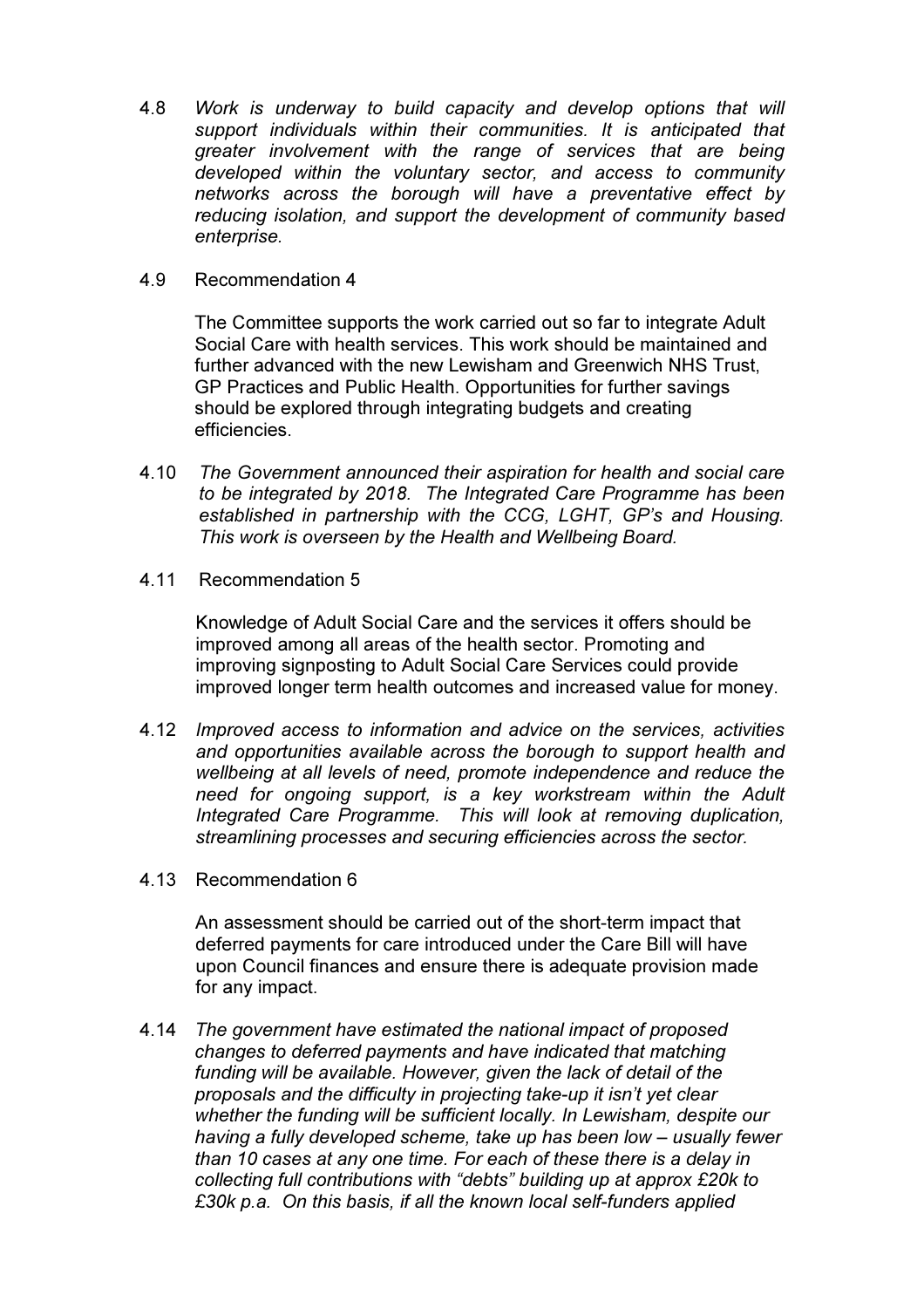*(successfully) for a deferred payment, debt would build up at up to £1m more p.a. than at present. This would have a noticeable impact on the Council's cash flow in the medium term but the lost interest would, in theory, be recovered in the longer term once the loan was repaid.* 

*Current proposals are that deferred payments would only be available in cases where the service user had less than £23,250 in cash, investments etc as well as their property asset. This is likely to significantly reduce the number of new applicants.* 

*There are some financial risks to an expansion of the scheme:* 

*- Recovery of debts: there will potentially be increased recovery activity, disputes and legal challenges when attempting to recover the monies local authorities are owed and increased exposure to financial losses. There are also financial risks if the package of care exceeds the value of the asset. To date, however, all deferred payments have been recovered without the need for legal action.* 

*- Loss of council tax income: houses that are empty through a deferred payment when the individual is in residential care are exempt from council tax. This would result in an additional loss of income.* 

*- Upfront costs & administration: A universal or right to a meanstested scheme could result in an increase in administration and up-front costs. The Care Bill gives local authorities the ability to charge a set-up fee and a rate of interest. However, as with other parts of the proposals, it remains unclear whether this will ensure that the scheme runs on a cost-neutral basis for local government.* 

*- On-going property maintenance: The proposals are not clear about who is responsible for the costs associated with property maintenance and up-keep whilst the owner is in care. It is imperative that the property does not depreciate in value. Dramatic depreciation in value would considerably reduce the value of assets the person receiving care is seeking to protect through the cap and deferred payment. It would also affect the ability of the local authority to recover the full costs of care. Local authorities will also be required to provide information and support to homeowners on maintaining their property. For county councils in two tier areas they will need to work closely with partners, including district councils. The unique situation in two-tier local authorities with regards to this issue must be specifically recognised in forthcoming guidance.* 

*- Local housing supply: There is arguably an inherent policy tension between the government wanting to build more houses on the one hand yet encouraging homes to remain vacant (through deferred payments) on the other. Moreover, the means-test on non-housing assets could provide a disincentive to downsize and therefore restrict the recycling and supply of larger family homes.*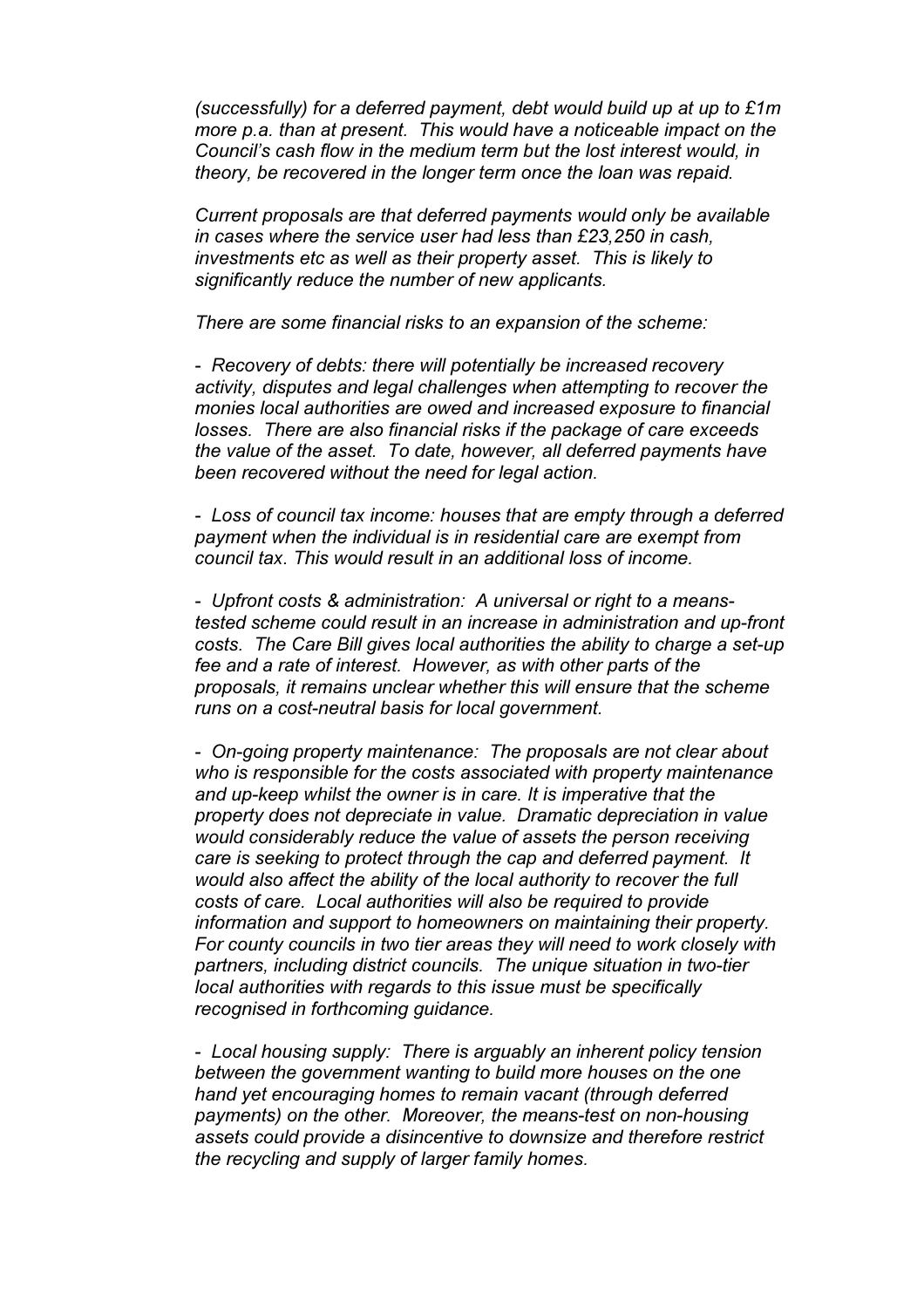*- Extension of deferred payments to other care settings: The possibility that the scope could be extended to care provided at home would significantly increase numbers, risks and costs to the Council.* 

*Given the uncertainties, some councils have argued that operation of deferred payments should be transferred to a national agency.* 

4.15 Recommendation 7

The feasibility of forming a Local Authority Trading Company to trade in Adult Social Care services should be explored.

- 4.16 *ASC are exploring a range of service delivery models that may include a Trading Company.*
- 4.17 Recommendation 8

Contracts held by Public Health should be re-examined when due to be renewed, with funding directed towards areas that will not only lead to longer term health improvement but could also contribute to reduced future spending.

- 4.18 *A comprehensive contract review is to be undertaken. This will include consideration of alternative service providers, especially for the larger value contracts. In 2014/15 ASC are retendering both the block nursing home contracts and the Domiciliary Care contracts.*
- 4.19 Recommendation 9

That the London Living Wage should be paid for all those providing residential and domiciliary care in London for Lewisham service users, including those employed via direct payments.

- 4.20 *The existing Domiciliary Care framework is based on the providers paying the London Living Wage. Direct payments are set at an hourly rate that makes the LLW affordable. Officers are exploring the inclusion of the LLW in Nursing Home and Residential Home contracts.*
- 4.21 Recommendation 10

That further scrutiny and monitoring is carried out by the appropriate select committees on the following:

- The development of the local market for Adult Social Care services.
- The in-house direct payments process.
- 4.22 As recommended by the Committee, the suggested topics will be put forward to the appropriate select committees for consideration as part of their work programme setting in the next municipal year.